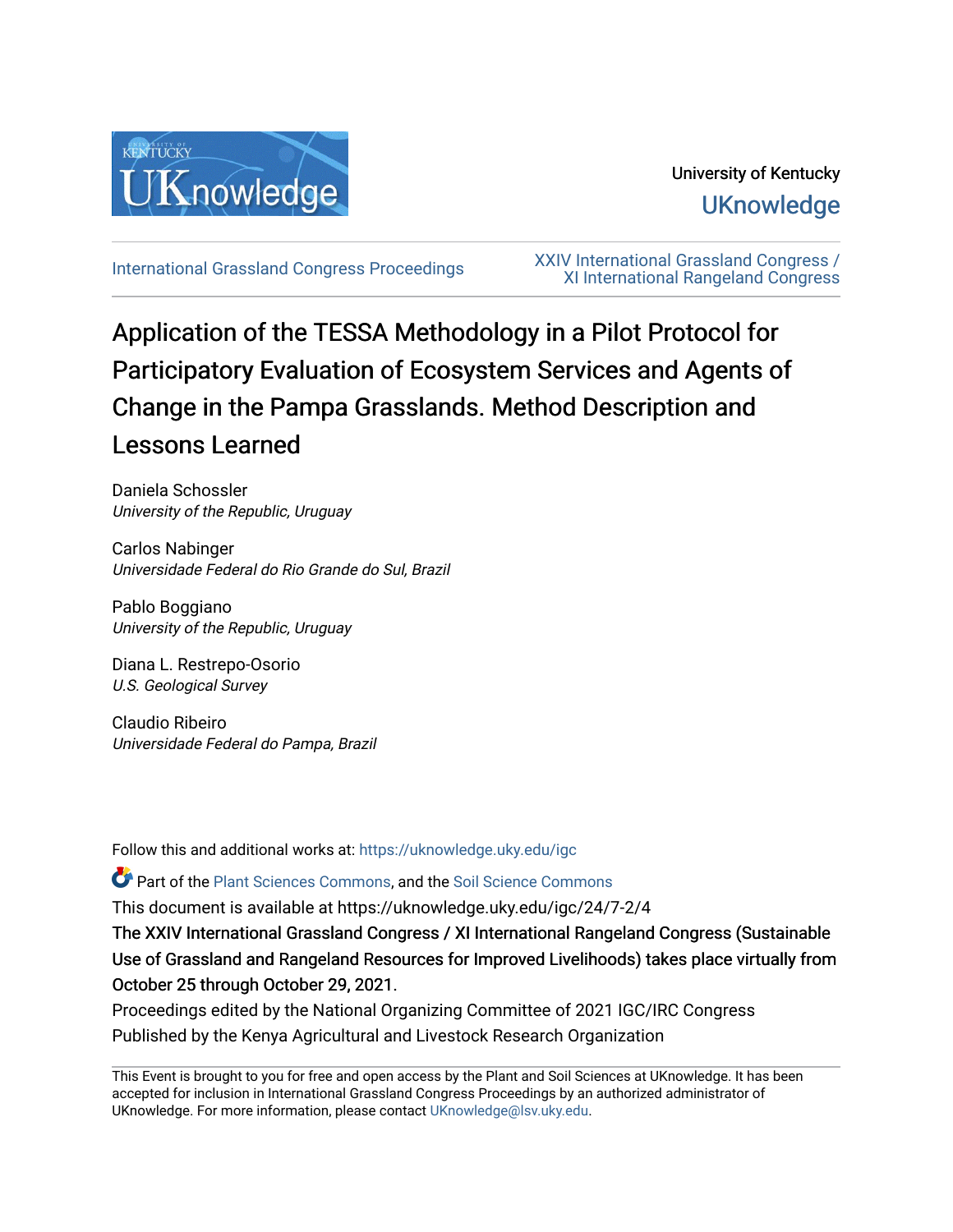### **Application of the TESSA methodology in a pilot protocol for participatory evaluation of ecosystem services and agents of change in the Pampa grasslands. Method description and lessons learned.**

Schossler, Daniela\* ; Nabinger, Carlos† , Boggiano, Pablo\* , Restrepo-Osorio, Diana††, Ribeiro, Claudio†††

\* University of the Republic Uruguay.; † Universidade Federal do Rio Grande do Sul; ††The University of Kansas (now with the U.S Geological Survey); †††Universidade Federal do Pampa.

**Key words**: grasslands; TESSA methodology ; participatory methodologies

#### **Abstract**

The Toolkit for Site-Based Assessment (Landscape) of Ecosystem Services (TESSA) is intended to be an accessible guide for low-cost methods to assess the benefits that people receive from nature at particular sites in order to generate information that can be used to influence decision-making (Pehl et al 2015). However, TESSA does not have defined protocols for grasslands ecosystems. This article focuses on the description and discussion of the lessons learned in the participatory workshops that include engaging with policy and decision-making actors. The work consisted of identifying 1) the area occupied by each coverage or use, 2) the threats and agents of change, 3) the ecosystem services and 4) a detailed description of the most important services in the area. The methodology was applied in the grassland ecosystems in the countries of Brazil, Argentina, Uruguay, and Paraguay (Schossler et al 2016). A total of 54 livestock farmers, 56 researchers and more than 22 institutions were involved with this study. Results involve the perceptions of the actors involved with the topic of interest in the four countries of interest, in addition to the potential changes and trends presented by the agents of change that most affect the ecosystem. In this paper we discuss the initial steps of the TESSA methodology. The protocols used at the field level and their results will be published as self contained articles within the doctoral thesis of the primary author.

#### **Introduction**

The flow of ecosystem services (ES) from rural environments are overexploited and shifted to other uses worldwide due to the continuous failure of financial incentive policies and decision-making processes. Identifying benefits and demonstrating the importance of what these ecosystems provide to people and users can therefore strengthen conservation arguments and help highlight the broader impacts that changes have in natural settings.

The Toolkit for Ecosystem Service Site-Based Assessment, TESSA (http://tessa.tools/)) is intended to be an accessible guide for low-cost methods to assess the benefits that people receive from nature in particular places. Using this toolkit allows for the generation of information that can be used to influence decision-making processes (Pehl et al 2015), however, TESSA does not have defined protocols for rural ecosystems. This article focuses on the description and discussion of the lessons learned in the participatory workshops using TESSA as a method proposed by BirdLife International, which includes engaging with policy and decision-making actors. The doctoral dissertation of the first author will present the protocols used in the following steps of application of the methodology at the field level, and the results found in the process.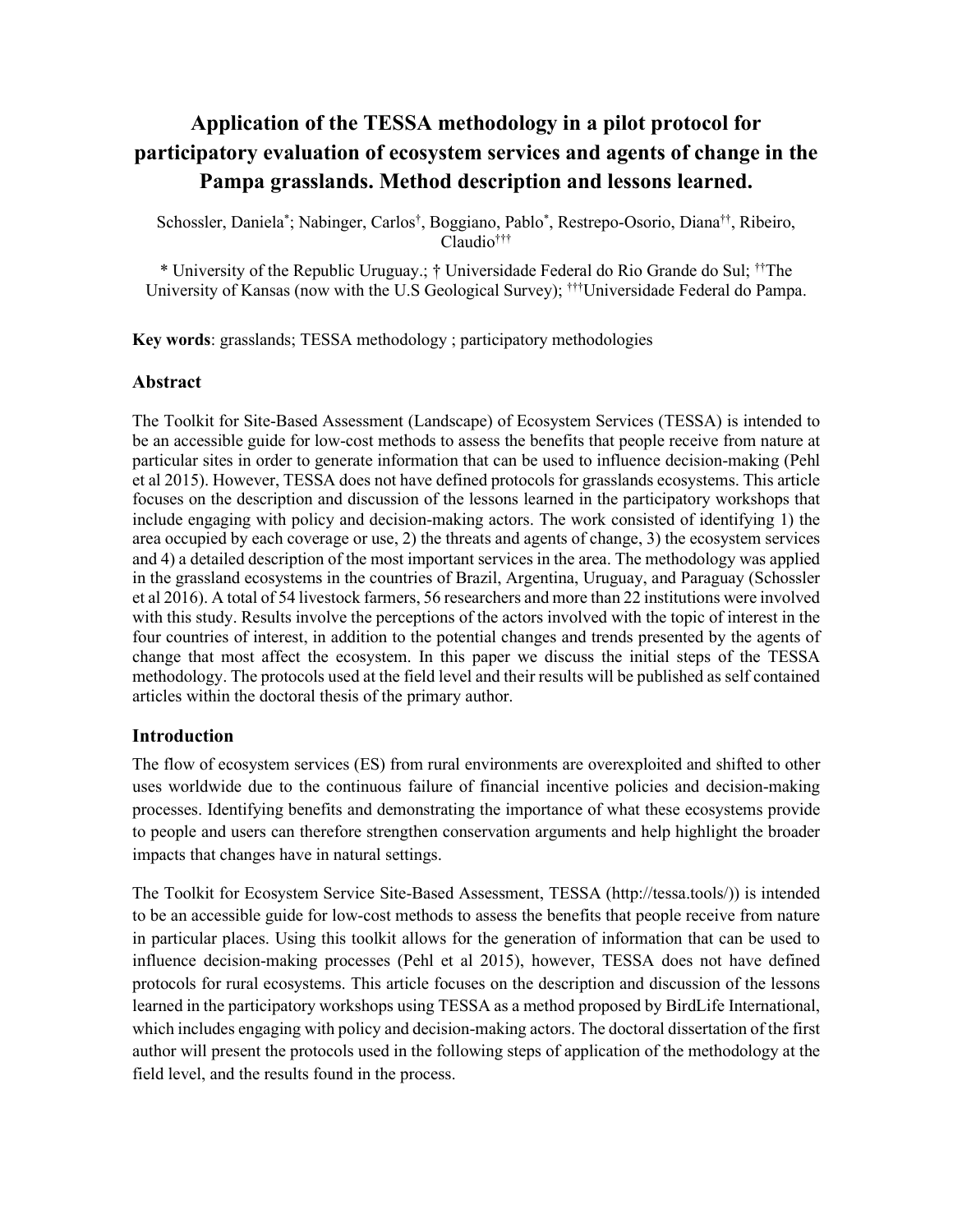#### **Methods and Study Site**

The steps of the TESSA methodology are described in Figure 1. and were applied in rural ecosystems of Brazil, Argentina, Uruguay, and Paraguay (Schossler et al 2016). During the implementation of this methodology a total of 56 researchers were involved, in addition to more than 22 institutions, and 54 participating producers of the Grassland Alliance (at least 50% of natural grasslands in the livestock production system (http://www.alianzadelpastizal.org/)).



Figure 1. Steps of the TESSA methodology proposed in the guide by Pehl et al 2017.

The stakeholders were identified based on their history of environmental certifications with the ICP (Pastizal Conservation Index (Parera and Carriquiry, 2014). The actors were chosen based on 1)

 $200,000$  m<sup>2</sup>, which is the size of the study area proposed by the TESSA methodology, 2) the ease of communication and organization with the actors, 3) and interaction of the producers with other projects and institutions that focus on the thematic of native grasslands.

The participatory workshops were composed of 6 to 20 actors at most, which allowed for the production of a wealth



of information based on the group discussions. The success of the work starts with bringing awareness to the actors regarding the importance of the activity and the results obtained, the proper publication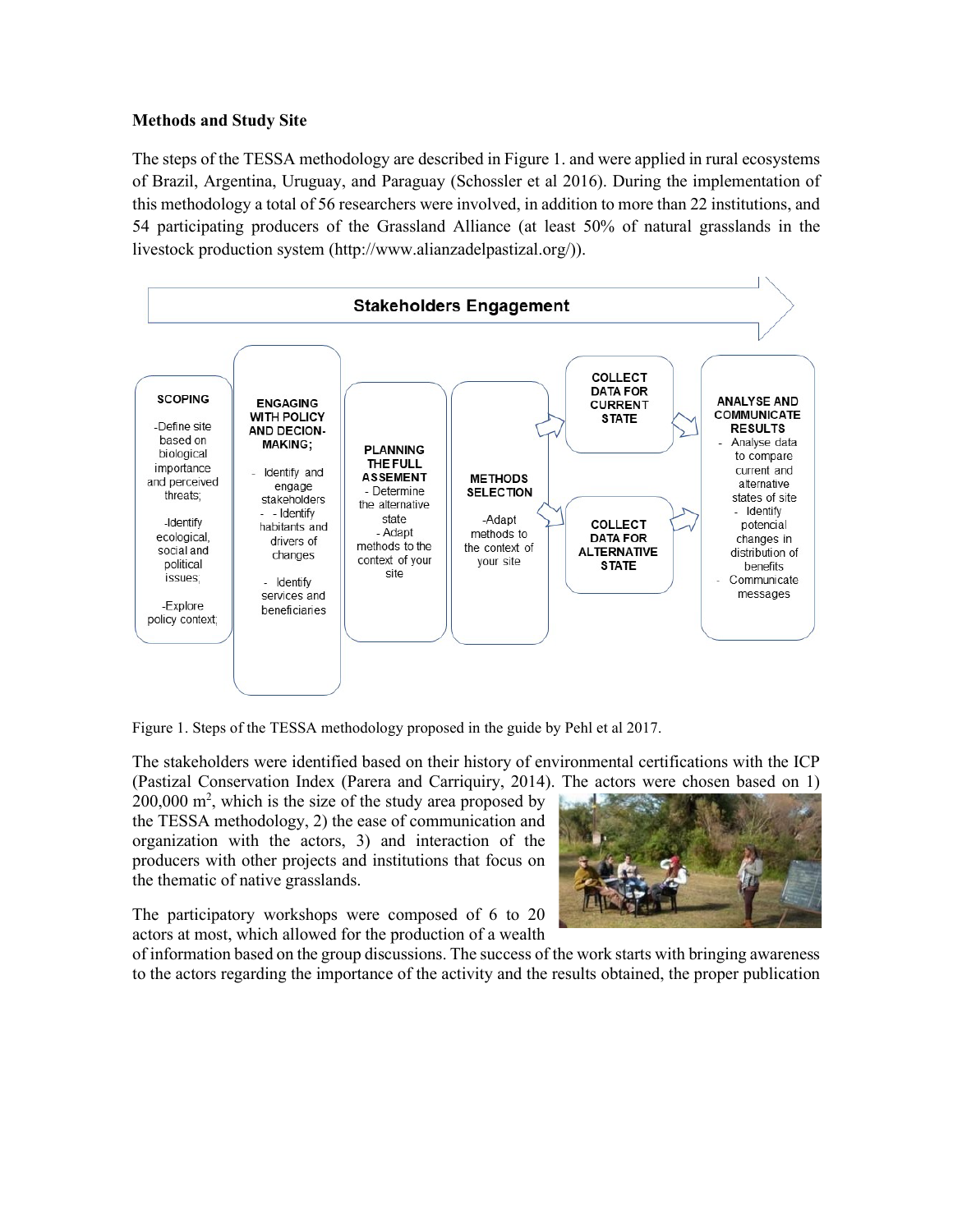

of the data, and commitment to return. A **ESTANCIA BARRERITO** 

brief explanation is made of what ecosystem services are, how they are classified and examples in native grasslands.

The groups are made up of 3 to 5 people and each group works on the same table (completing part 1 and 2 described below). Throughout the workshop, the general tables are built and discussed in a plenary format. Along with the tables, a map was provided (figure 1) of a rural property with soil types and land uses that represent the area of local actors.

Additional important information such as the total area to be evaluated and different types of grasslands was provided.

Figure 2. Map used in the workshops of Paraguay

#### **Results**

PART 1 - a. Identify the area occupied by each land use/land cover as ecosystem services are offered at the habitat level and are directly associated with certain types of land cover. Habitats are classified using the map on figure 2. The methodology proposes several ways to access the maps, but the easiest and most understandable alternative for producers is to use a printed topographic map made using Google Earth, and drawing the habitats on it so that their area can be calculated. Classify the main habitats by making a table with the total area in hectares of each type of habitat, and the percentage of the site occupied by each type of habitat. Groups comment on associated habitat types. b. identify threats and agents of change such as causes or factors like agricultural and/or forestry exploitation, but also impacts of management policies and positive actions by people and institutions. Actors complete Table 1 and describe a probable future (within 10 years, caused by current trends at the site without any intervention to mitigate these trends), considering a) What are the current and potential change agents for the site (now or in the next 10 years)? b) How immediate are these changes ?; c) How likely are these changes to occur ?; d) How will these agents of change affect the habitats and biodiversity of the site in terms of area (scope) ?; e) How will these agents of change affect the habitats and biodiversity of the site in terms of the magnitude of the effect? (i.e. degree of habitat degradation, effect size). This scenario is called "alternate state".

| Site threats | Time (next 10 years) | <b>Scope</b>             | <b>Severity</b>                 | Impact (Time + Range + |
|--------------|----------------------|--------------------------|---------------------------------|------------------------|
| (pressures)  | 1. Over 4 years      | (proportion of the site) | ( <i>i.e.</i> degree of habitat | Severity)              |
|              | 2. In 4 years        | that is affected)        | degradation, effect size)       |                        |
|              | $3.$ now             | 1. Small area            | 1. Low                          |                        |
|              |                      | 2. Something from the    | 2. Moderate                     |                        |
|              |                      | area                     | 3. High                         |                        |
|              |                      | 3. Most of the area      |                                 |                        |

Table 1. Sample table of the threats distributed to the participants.

PART 2 - a. Identification of ecosystem services: A sheet is provided with a brief explanation of what ES are, their classifications and beneficiaries. The first step is to identify all the benefits provided by native grasslands in the region of study. This will be used to assess the wide range of services provided by the sites nationwide. In the first column, all benefits are scored from  $0-5$ .  $0 =$  not relevant,  $1 =$  little importance,  $5 = \text{very important}$ . Based on the highest ranked benefits on the list, all participants agree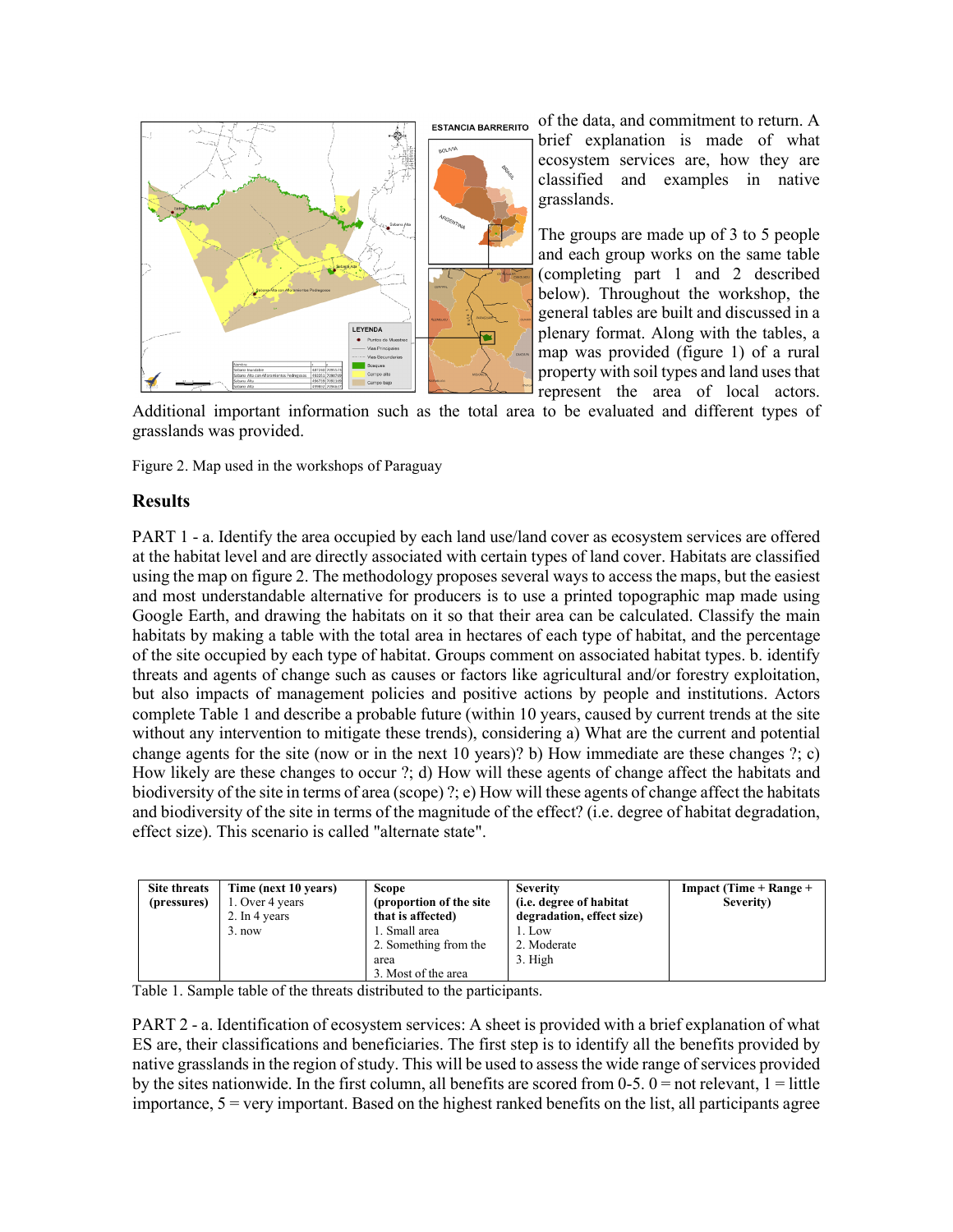on five priority benefits for the site in its current state. Then, the same is done for the alternate state (if the threats noted above influence the site) using the repaired description and the habitats present, identifying all the benefits that could be provided in the alternate state and their importance. As before, all participants identify five priority benefits for the alternate state.

| $5 =$ very important<br>$5 =$ very important | Benefits<br>$(Score 0-5)$<br>$(Score 0-5)$ | <b>Five prioritized services</b><br>Alternate state<br>in the alternate state |
|----------------------------------------------|--------------------------------------------|-------------------------------------------------------------------------------|
|----------------------------------------------|--------------------------------------------|-------------------------------------------------------------------------------|

Table 2. Table used to identify ecosystem services (benefits) of the current and alternate state, their importance scores and prioritizations.

b. Detailed description of the most important ecosystem services: For all the benefits identified as priority in table 2 (both for the current state and for the alternate state, or both). In plenary, the questions in this table are discussed and the answers are completed.

| <b>Table A</b> | Who benefits?              | How has availability changed in | How will this benefit | What are the main           |
|----------------|----------------------------|---------------------------------|-----------------------|-----------------------------|
| Profit         | Local / District /         | the last five years?            | change in alternate   | agents of change (causes    |
|                | <b>National</b>            | 2. Big increase                 | status?               | factors) of this change?    |
|                | Global                     | 1. Little increase              | 2. Big increase       | (select all that apply from |
|                | (select all that apply and | 0. No change                    | 1. Little increase    | the list in Part 1 table B) |
|                | circle the category that   | -1. Little decrease             | 0. No change          |                             |
|                | benefits the most)         | -2. Big decrease                | -one. Little decrease |                             |
|                |                            |                                 | -2. Big decrease      |                             |
|                |                            |                                 |                       |                             |

#### **Discussion [Conclusions/Implications]**

The explanations and introductory material during the beginning of the workshop are fundamental and decisive for the quality of the results of the workshop (eg Figure 3), which facilitates the organization and commitment of the actors. The map should have as much information as possible because doubts generate noise between groups. The total study area (200,000m<sup>2</sup>) proposed by TESSA is adequate and the homogeneity and productive capacity of the study area must be taken into account in case there are two very different areas within the area the realities of the producers would affect the results.

The discussion of the alternate state is complex, and the driver of the methodology needs to be prepared to suggest fixed alternate states chosen by the group of people. As an advance in the methodology, the use of the alternate state map at the beginning of the process, as suggested by the method, was excluded. The change was positive, and the alternate state came to be the natural environment under which the impacts of the main threats were pointed out in the process.

Local stakeholders felt like they were part of the process when the facilitator had an appropriate language and understands their demands and realities. The workshop evaluations were positive, and the main contributions emerged during quality group discussions and were related to the understanding of ecosystem services.

#### **Acknowledgements**

Universidad de la República del Uruguay y BirdLife Internacional.

#### **References**

Parera, A. y Carriquiry, E. 2014. *Manual de prácticas rurales asociadas al Índice de Conservación de Pastizales Naturales (ICP).* Publicación realizada por Aves Uruguay para el proyecto de Incentivos a la Conservación de Pastizales Naturales del Cono Sur, 204 pp.

Peh, K. and Merriman, J. 2015. Potential contributions of TESSA to the development of a Payments for Ecosystem Services scheme. In book: Ecosystem Services Assessment, Valuation and Market-based